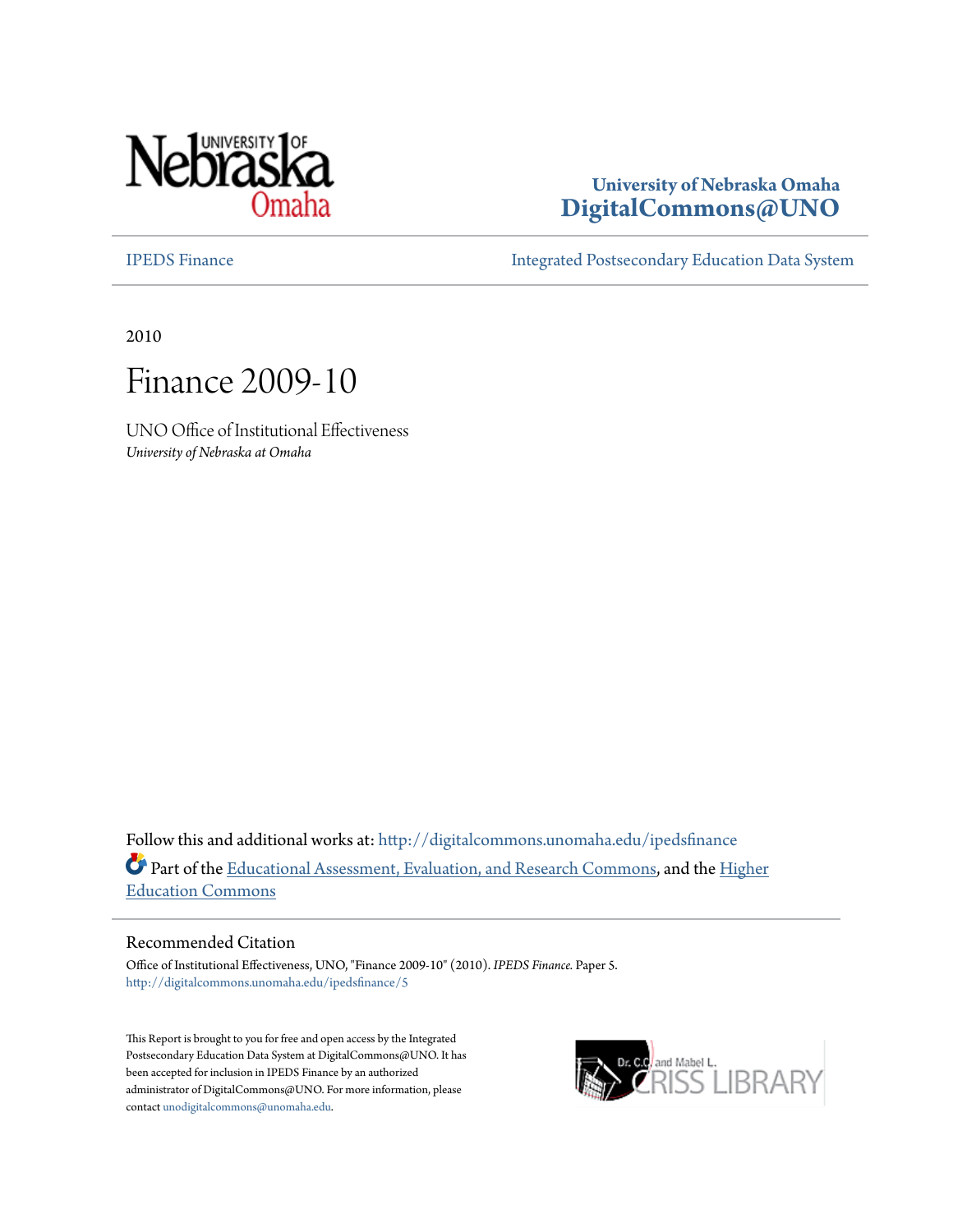#### Finance 2009-10

Institution: University of Nebraska at Omaha (181394) User ID: P91813941

#### **Finance - Public institutions**

#### **Reporting Standard**

#### **Please indicate which reporting standards are used to prepare your financial statements:**

GASB (Governmental Accounting Standards Board), using standards of GASB 34 & 35

**C** FASB (Financial Accounting Standards Board)

**Please consult your business officer for the correct response before saving this screen.** Your response to this question will determine the forms you will receive for reporting finance data.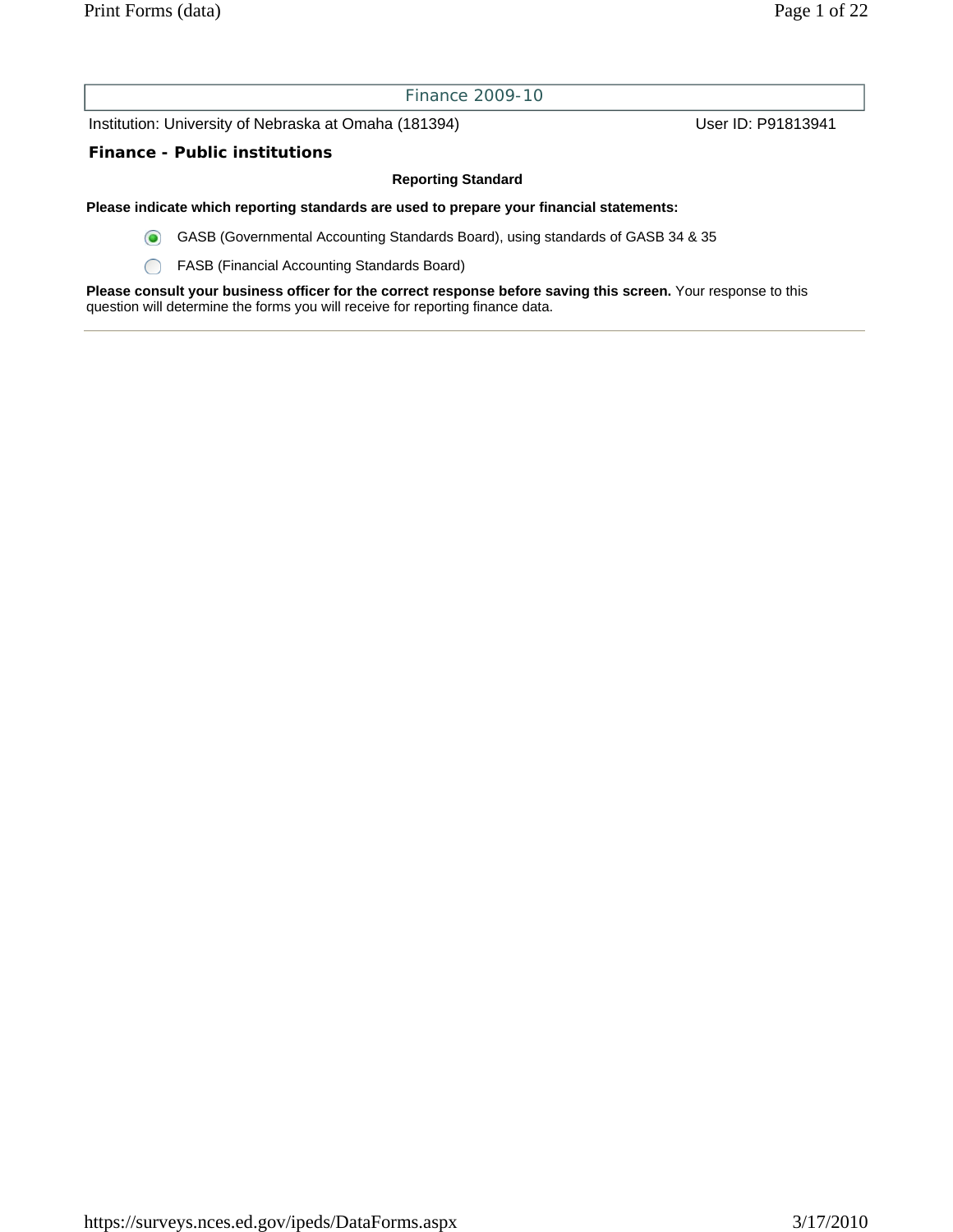#### **Finance - Public institutions**

# **Form Version**

### **Finance - Public Institutions**

**The survey for GASB has been realigned to improve commonality and comparability of the finance data, however reporting in the new format is OPTIONAL for Fiscal Year 2008-09. Please indicate in which version you will report finance data:**

- GASB, using standards of GASB 34 & 35
- Aligned GASB, using standards of GASB 34 & 35 (OPTIONAL in Fiscal Year 2008-09) ◯

**Please consult your business officer for the correct response before saving this screen.** Your response to this question will determine the forms you will receive for reporting finance data.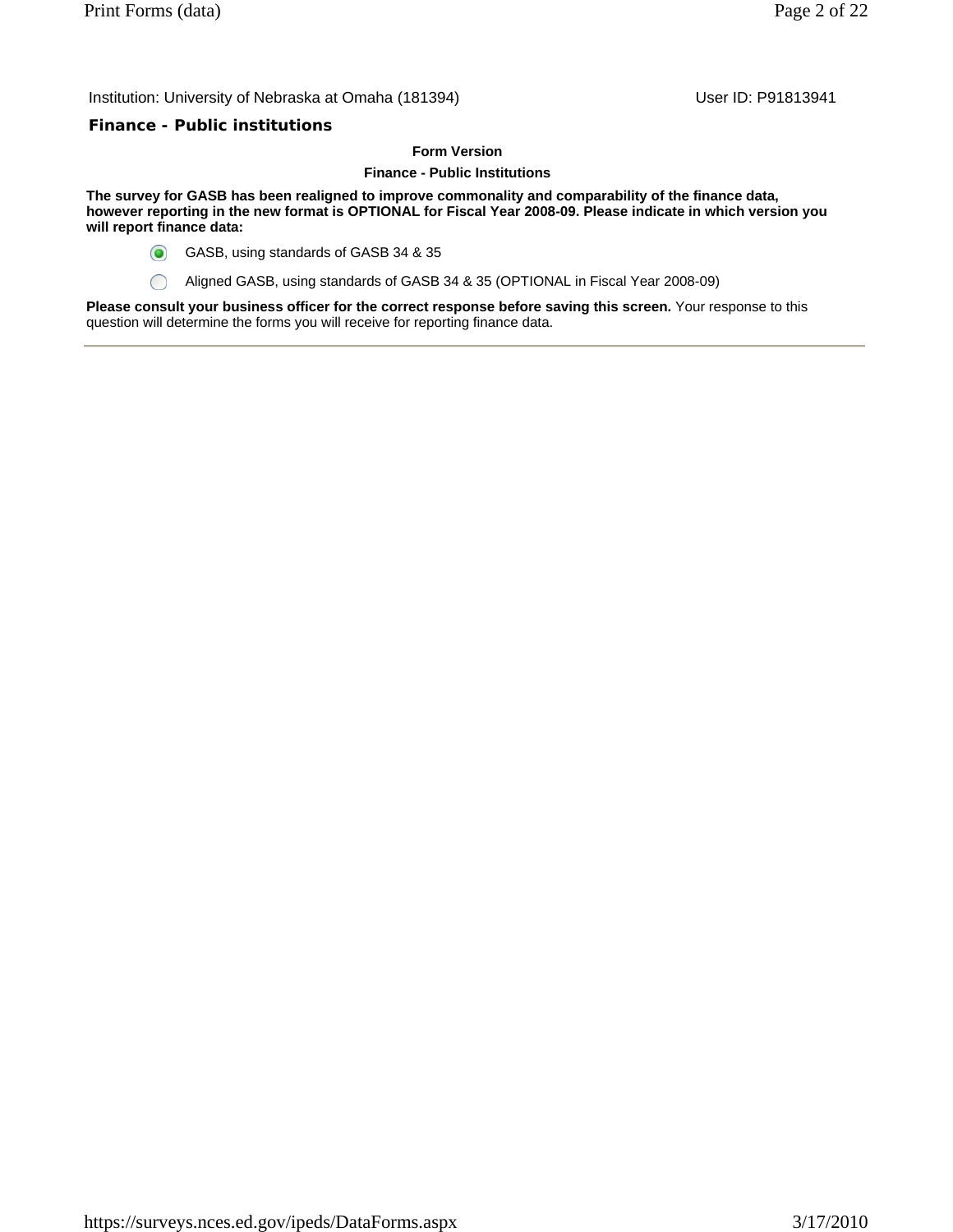# **Finance - Public institutions**

#### **General Information**

#### **Finance - Public Institutions (unaligned form)**

To the extent possible, the finance data requested in this report should be provided from your institution's audited General Purpose Financial Statement (GPFS). Please refer to the instructions specific to each page of the survey for detailed instruction and references.

#### **1. Fiscal Year Calendar**

**This report covers financial activities for the 12-month fiscal year:** (The fiscal year reported should be the most recent fiscal year ending before October 1, 2009.)

Beginning: month/year (MMYYYY) Month: 7 Month: 7 Year: 2008

| And ending: month/year (MMYYYY)<br>Month: 6 |  | Year: $\vert$ | 2009 |
|---------------------------------------------|--|---------------|------|
|---------------------------------------------|--|---------------|------|

# **2. Audit Opinion**

Did your institution receive an unqualified opinion on its General Purpose Financial Statements from your auditor for the fiscal year noted above? (If your institution is audited only in combination with another entity, answer this question based on the audit of that entity.)

| Ungualified | Qualified<br>(Explain in<br>box below) |  | Don't know<br>(Explain in<br>box below) |
|-------------|----------------------------------------|--|-----------------------------------------|
|             |                                        |  |                                         |

### **3. Reporting Model**

GASB Statement No. 34 offers three alternative reporting models for special-purpose governments like colleges and universities. Which model is used by your institution ?

| <b>Business Type Activities</b>                       |
|-------------------------------------------------------|
| <b>Governmental Activities</b>                        |
| Governmental Activities with Business-Type Activities |
|                                                       |

#### **4. Intercollegiate Athletics**

If your institution participates in intercollegiate athletics, are the expenses accounted for as auxiliary enterprises or treated as student services?

- **C** Auxiliary enterprises
- **Student services**
- O Does not participate in intercollegiate athletics

Other (specify in box below)

### **5. Endowment Assets**

Does this institution or any of its foundations or other affiliated organizations own endowment assets ?

- Yes (report endowment assets)
	- No

# **6.Component Units**

Each discretely presented component unit should be reported in the same manner and amounts as included on the face of the institution's GPFS. There should be one Finance Survey component unit form (Part F or G) completed for each column on the face of the GPFS **other than the institution itself**, whether that column represents a single component unit or a combination of component units.



∩

0 Number of component unit columns on GPFS using FASB standards

0 Number of component unit columns on GPFS using GASB standards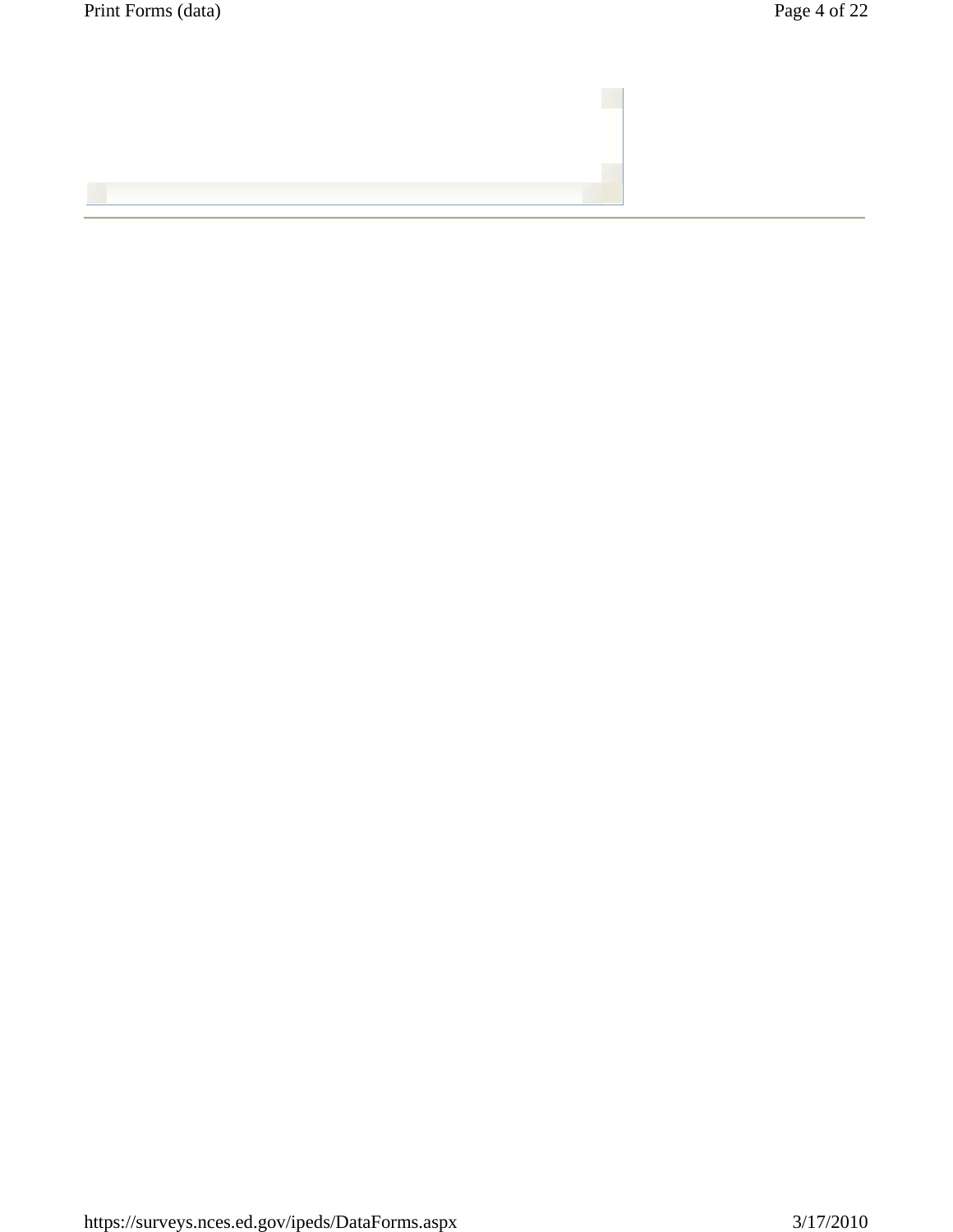# **Part A - Statement of Net Assets**

**Fiscal Year 2009**

| Line no. | Description                                           | Current year amount | Prior year amount |
|----------|-------------------------------------------------------|---------------------|-------------------|
|          | <b>Current Assets</b>                                 |                     |                   |
| 01       | Total current assets                                  | 54,997,506          | 82,548,252        |
|          | <b>Noncurrent Assets</b>                              |                     |                   |
| 02       | Capital assets - depreciable (gross)                  | 260,186,651         | 233,449,734       |
| 03       | <b>Accumulated depreciation</b>                       | 70,670,877          | 68,694,922        |
| 31       | Capital assets, net of depreciation<br>$CV=(AO2-AO3)$ | 189,515,774         | 164,754,812       |
| 04       | Other noncurrent assets<br>$CV=[A05-(A02-A03)]$       | 46,260,799          | 30,703,823        |
| 05       | Total noncurrent assets                               | 235,776,573         | 195,458,635       |
| 06       | <b>Total assets</b><br>$CV=(A01+A05)$                 | 290,774,079         | 278,006,887       |
|          | <b>Current Liabilities</b>                            |                     |                   |
| 07       | Long-term debt, current portion                       | 3,604,234           | 3,609,117         |
| 08       | Other current liabilities<br>$CV=(A09-A07)$           | 28,662,498          | 27,175,380        |
| 09       | <b>Total current liabilities</b>                      | 32,266,732          | 30,784,497        |
|          | <b>Noncurrent Liabilities</b>                         |                     |                   |
| 10       | Long-term debt                                        | 88,485,544          | 92,089,778        |
| 11       | Other noncurrent liabilities<br>$CV=(A12-A10)$        | 4,996,857           | 5,122,311         |
| 12       | <b>Total noncurrent liabilities</b>                   | 93,482,401          | 97,212,089        |
| 13       | <b>Total liabilities</b><br>$CV=(A09+A12)$            | 125,749,133         | 127,996,586       |
|          | <b>Net Assets</b>                                     |                     |                   |
| 14       | Invested in capital assets, net of related debt       | 121,193,049         | 107,173,461       |
| 15       | Restricted-expendable                                 | 27,374,382          | 25,906,918        |
| 16       | Restricted-nonexpendable                              | 598,170             | 778,210           |
| 17       | Unrestricted<br>$CV=[A18-(A14+A15+A16)]$              | 15,859,345          | 16, 151, 712      |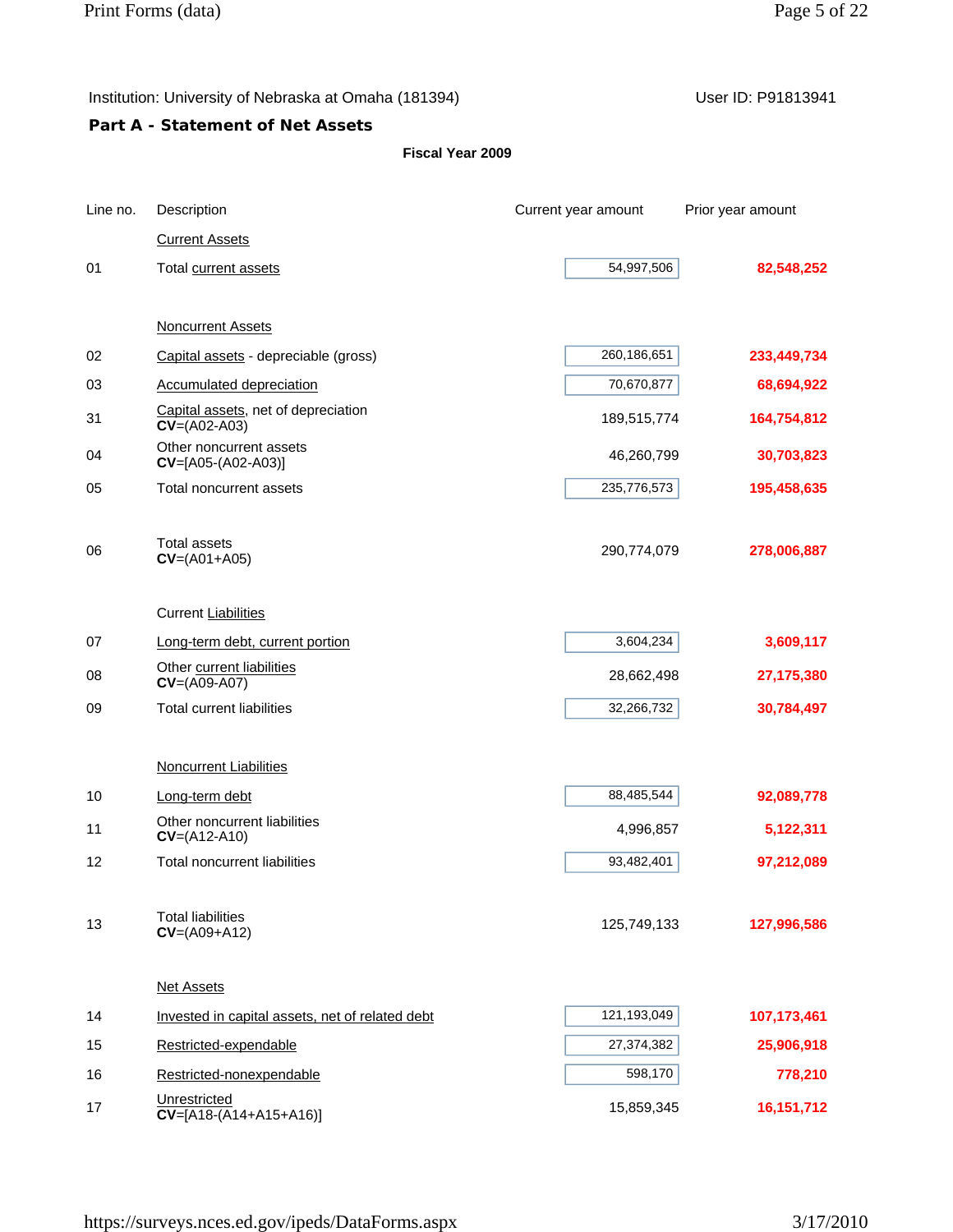| 18 | Total net assets | 165.024.946 | 150,010,301 |
|----|------------------|-------------|-------------|
|    | $CV=(A06-A13)$   |             |             |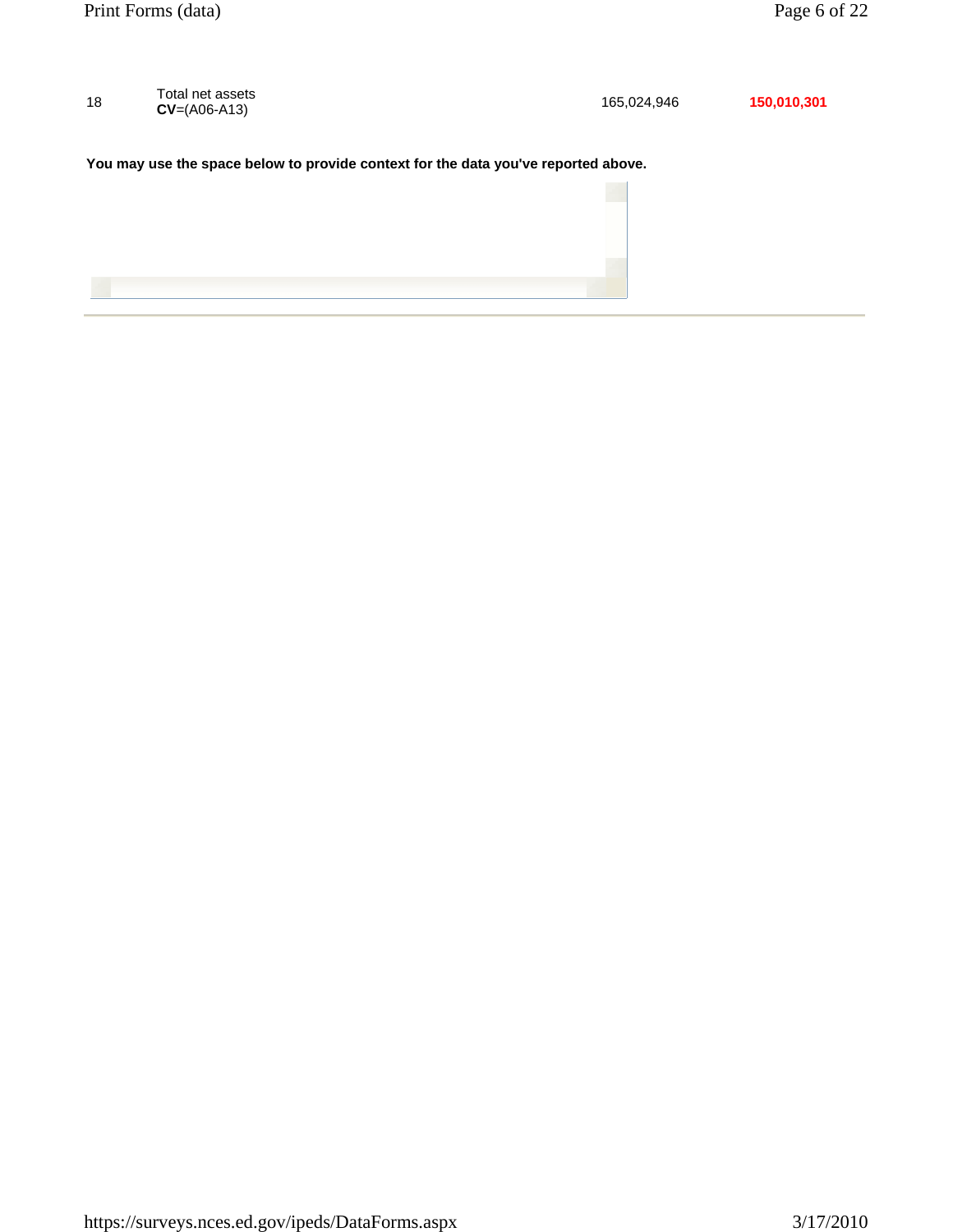#### **Part A - Plant, Property, and Equipment**

**Fiscal Year 2009**

| Line<br>No. | Description                                                                     | Beginning<br>balance | Additions  | <b>Retirements</b> | Ending balance |
|-------------|---------------------------------------------------------------------------------|----------------------|------------|--------------------|----------------|
|             | <b>Plant, Property, and Equipment</b>                                           |                      |            |                    |                |
|             |                                                                                 |                      |            |                    |                |
| 21          | Land & land improvements                                                        | 15,004,646           | 851,130    | 0                  | 15,855,776     |
| 22          | Infrastructure                                                                  | 5,443,780            | 1,736,806  | 42,446             | 7,138,140      |
| 23          | <b>Buildings</b>                                                                | 140,890,237          | 51,989,902 | 2,711,690          | 190,168,449    |
| 24          | <b>Equipment</b>                                                                | 21,619,001           | 2,804,767  | 2,587,355          | 21,836,413     |
| 25          | Art and library collections                                                     | 0                    |            | 0                  |                |
| 26          | Property obtained under capital leases<br>(if not included in equipment)        | 0                    |            | 0                  |                |
| 27          | Construction in progress                                                        | 50,492,069           | 23,791,692 | 49,095,888         | 25, 187, 873   |
|             | <b>Total for Plant, Property and</b><br><b>Equipment</b><br>$CV = (A21 +  A27)$ | 233,449,733          | 81,174,297 | 54,437,379         | 260,186,651    |
| 28          | Accumulated depreciation                                                        | 68,694,922           | 7,140,732  | 5,164,777          | 70,670,877     |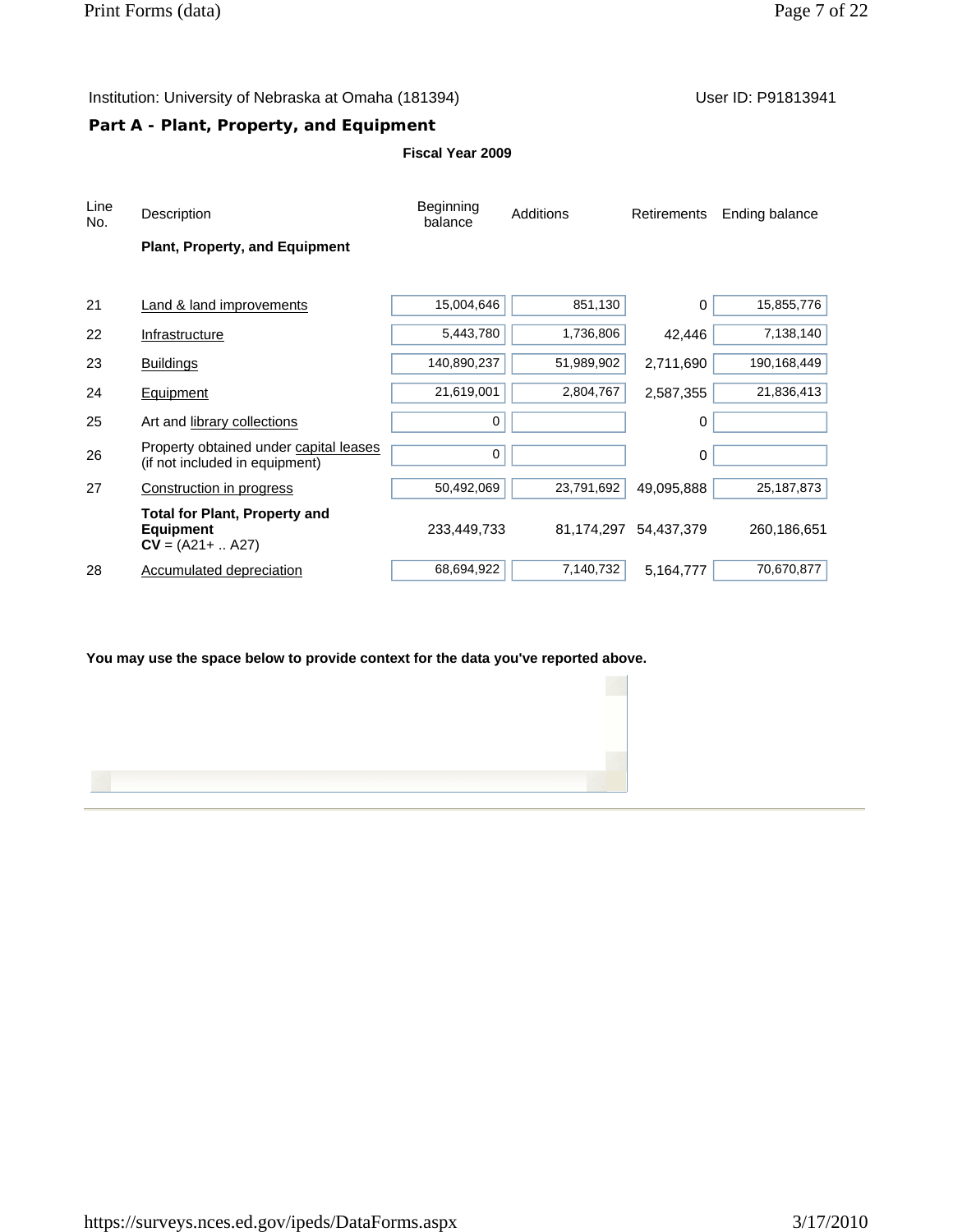# **Part B - Revenues and Other Additions**

#### **Fiscal Year 2009**

|    | Line No. Source of Funds                                                             | Current year amount | Prior year amount |
|----|--------------------------------------------------------------------------------------|---------------------|-------------------|
|    | <b>Operating Revenues</b>                                                            |                     |                   |
| 01 | Tuition & fees, after deducting discounts & allowances                               | 57,102,434          | 54,109,482        |
|    | Grants and contracts - operating                                                     |                     |                   |
| 02 | Federal operating grants and contracts                                               | 8,011,606           | 6,342,379         |
| 03 | State operating grants and contracts                                                 | 3,527,790           | 3,477,343         |
| 04 | Local government/private operating grants and contracts                              | 4,510,162           | 3,644,305         |
| 05 | Sales & services of auxiliary enterprises,<br>after deducting discounts & allowances | 23,212,979          | 19,702,739        |
| 06 | Sales & services of hospitals,<br>after deducting patient contractual allowances     |                     | $\mathbf{0}$      |
| 07 | Independent operations                                                               |                     | $\bf{0}$          |
| 08 | Other sources - operating<br>$CV=[B09-(B01+ \dots + B07)]$                           | 10,970,947          | 9,165,805         |
| 09 | Total operating revenues                                                             | 107,335,918         | 96,442,053        |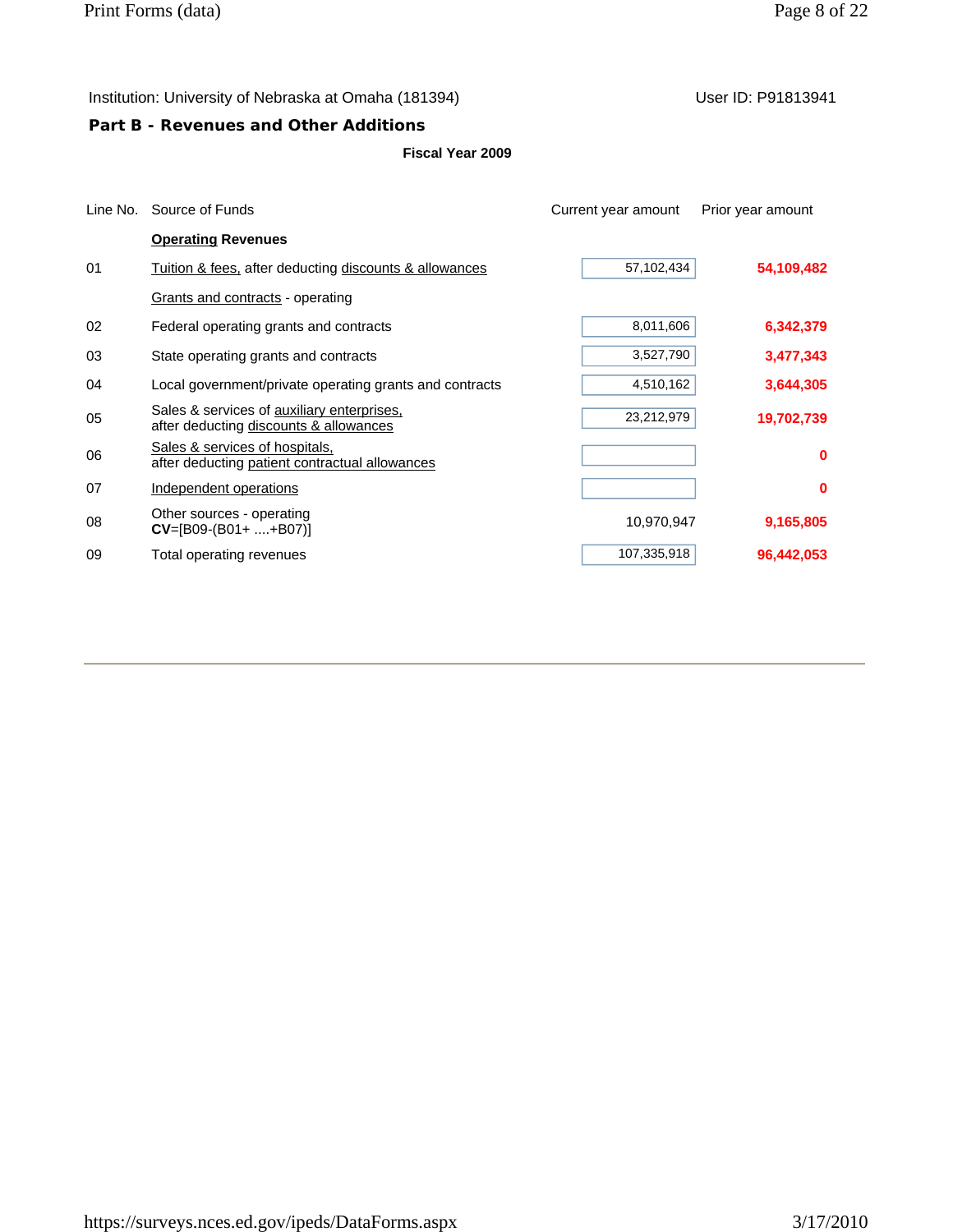# **Part B - Revenues and Other Additions**

**Fiscal Year 2009**

|    | Line No. Source of funds                                          | Current year amount Prior year amount |              |
|----|-------------------------------------------------------------------|---------------------------------------|--------------|
|    | <b>Nonoperating Revenues</b>                                      |                                       |              |
| 10 | <b>Federal appropriations</b>                                     |                                       | $\mathbf 0$  |
| 11 | State appropriations                                              | 61,029,342                            | 58,993,549   |
| 12 | Local appropriations, education district taxes, & similar support |                                       | $\bf{0}$     |
|    | <b>Grants-nonoperating</b>                                        |                                       |              |
| 13 | Federal nonoperating grants                                       | 8,149,454                             | 7,146,895    |
| 14 | State nonoperating grants                                         |                                       | $\bf{0}$     |
| 15 | Local government nonoperating grants                              |                                       | $\mathbf{0}$ |
| 16 | Gifts, including contributions from affiliated organizations      | 16,346,195                            | 11,015,953   |
| 17 | Investment income                                                 | 2,500,131                             | 3,205,958    |
| 18 | Other nonoperating revenues<br>$CV=[B19-(B10++B17)]$              | 3,137,289                             | 3,668,021    |
| 19 | Total nonoperating revenues                                       | 91,162,411                            | 84,030,376   |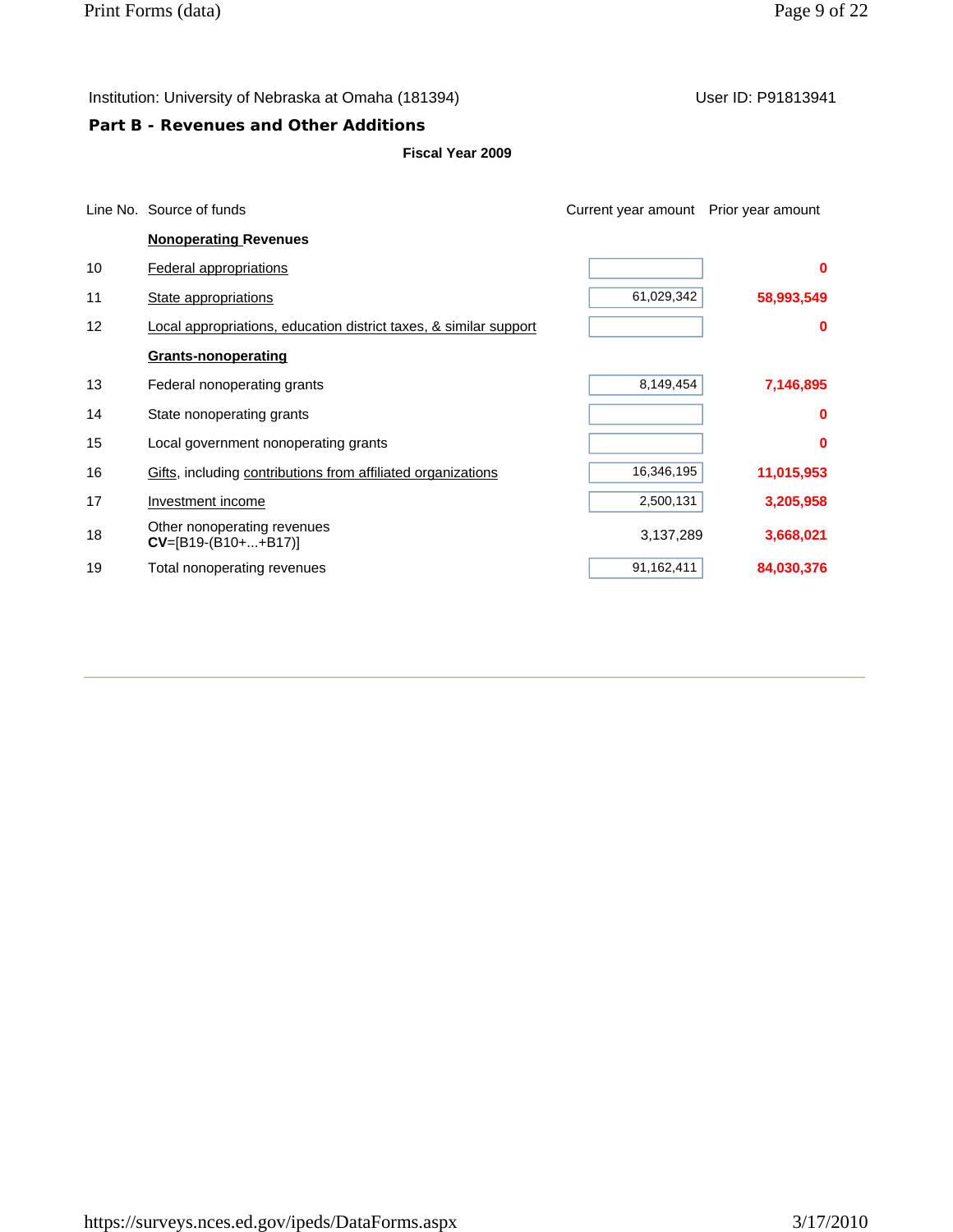### **Part B - Revenues and Other Additions**

**Fiscal Year 2009**

| Line No. | Source of funds                                              | Current year amount | Prior year amount |
|----------|--------------------------------------------------------------|---------------------|-------------------|
|          | Other Revenues and Additions                                 |                     |                   |
| 20       | Capital appropriations                                       | 3,165,030           | 10,259,583        |
| 21       | Capital grants & gifts                                       |                     | $\bf{0}$          |
| 22       | Additions to permanent endowments                            |                     | $\mathbf{0}$      |
| 23       | Other revenues & additions<br>$CV=[B24-(B20++B22)]$          |                     | 0<br>$\bf{0}$     |
| 24       | Total other revenues and additions                           | 3,165,030           | 10,259,583        |
|          |                                                              |                     |                   |
| 25       | Total all revenues and other additions<br>$CV=(B09+B19+B24)$ | 201,663,359         | 190,732,012       |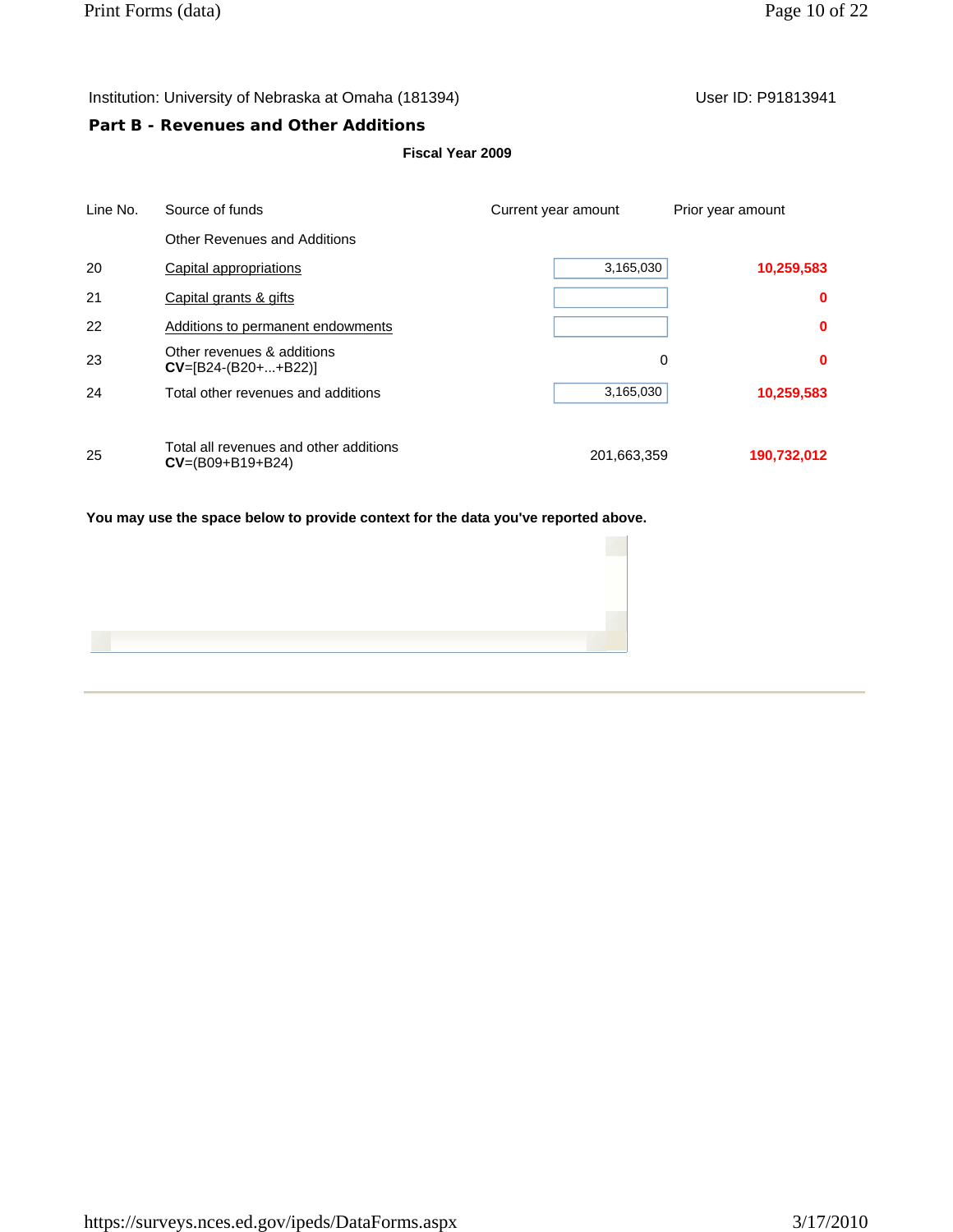# **Part C - Expenses and Other Deductions**

|             | Fiscal Year 2009                                                 |                    |                  |                             |                         |              |  |
|-------------|------------------------------------------------------------------|--------------------|------------------|-----------------------------|-------------------------|--------------|--|
|             |                                                                  | 1                  | $\overline{2}$   | 3                           | $\overline{\mathbf{4}}$ | 5            |  |
| Line<br>No. | Description                                                      | Current year total | Salaries & wages | Employee fringe<br>benefits | Depreciation            | All<br>other |  |
|             | <b>Operating</b><br><b>Expenses</b>                              |                    |                  |                             |                         |              |  |
| 01          | Instruction                                                      | 76,798,745         | 54, 131, 268     | 13,010,676                  | 0                       | 9,656,801    |  |
| 02          | Research                                                         | 5,454,256          | 3,091,181        | 554,387                     | 0                       | 1,808,688    |  |
| 03          | Public service                                                   | 7,808,344          | 4,226,926        | 988,601                     | 0                       | 2,592,817    |  |
| 05          | Academic<br>support                                              | 13,276,289         | 6,853,861        | 1,886,506                   | 0                       | 4,535,922    |  |
| 06          | Student services                                                 | 6,479,898          | 3,759,726        | 1,082,055                   | 0                       | 1,638,117    |  |
| 07          | Institutional<br>support                                         | 13,063,125         | 7,661,291        | 2,065,595                   | $\boldsymbol{0}$        | 3,336,239    |  |
| 08          | Operation &<br>maintenance<br>of plant                           | 16,354,486         | 4,716,307        | 1,558,259                   | 0                       | 10,079,920   |  |
| 09          | Depreciation                                                     | 7,140,732          |                  |                             | 7,140,732               | $\mathbf 0$  |  |
|             | <b>Scholarships</b><br>and fellowships                           |                    |                  |                             |                         |              |  |
| 10          | expenses,<br>excluding                                           | 11,359,960         |                  |                             |                         | 11,359,960   |  |
|             | discounts &<br>allowances                                        |                    |                  |                             |                         |              |  |
| 11          | <b>Auxiliary</b><br>enterprises                                  | 24,054,260         | 6,645,537        | 1,604,847                   | 0                       | 15,803,876   |  |
| 12          | <b>Hospital services</b>                                         | $\mathbf 0$        | $\mathbf 0$      | 0                           | 0                       | 0            |  |
| 13          | Independent<br>operations                                        | $\mathbf 0$        | 0                | 0                           | $\mathbf 0$             | $\mathbf 0$  |  |
| 14          | Other expenses<br>& deductions<br>$CV=[C15-$<br>$(C01 +  + C13)$ | $\mathbf 0$        | $\mathbf 0$      | 0                           | 0                       | $\mathbf 0$  |  |
| 15          | <b>Total operating</b><br>expenses                               | 181,790,095        | 91,086,097       | 22,750,926                  | 7,140,732               | 60,812,340   |  |
|             | Prior year<br>amount                                             | 169,434,750        | 86,151,638       | 21,488,494                  | 5,998,389               | 55,796,229   |  |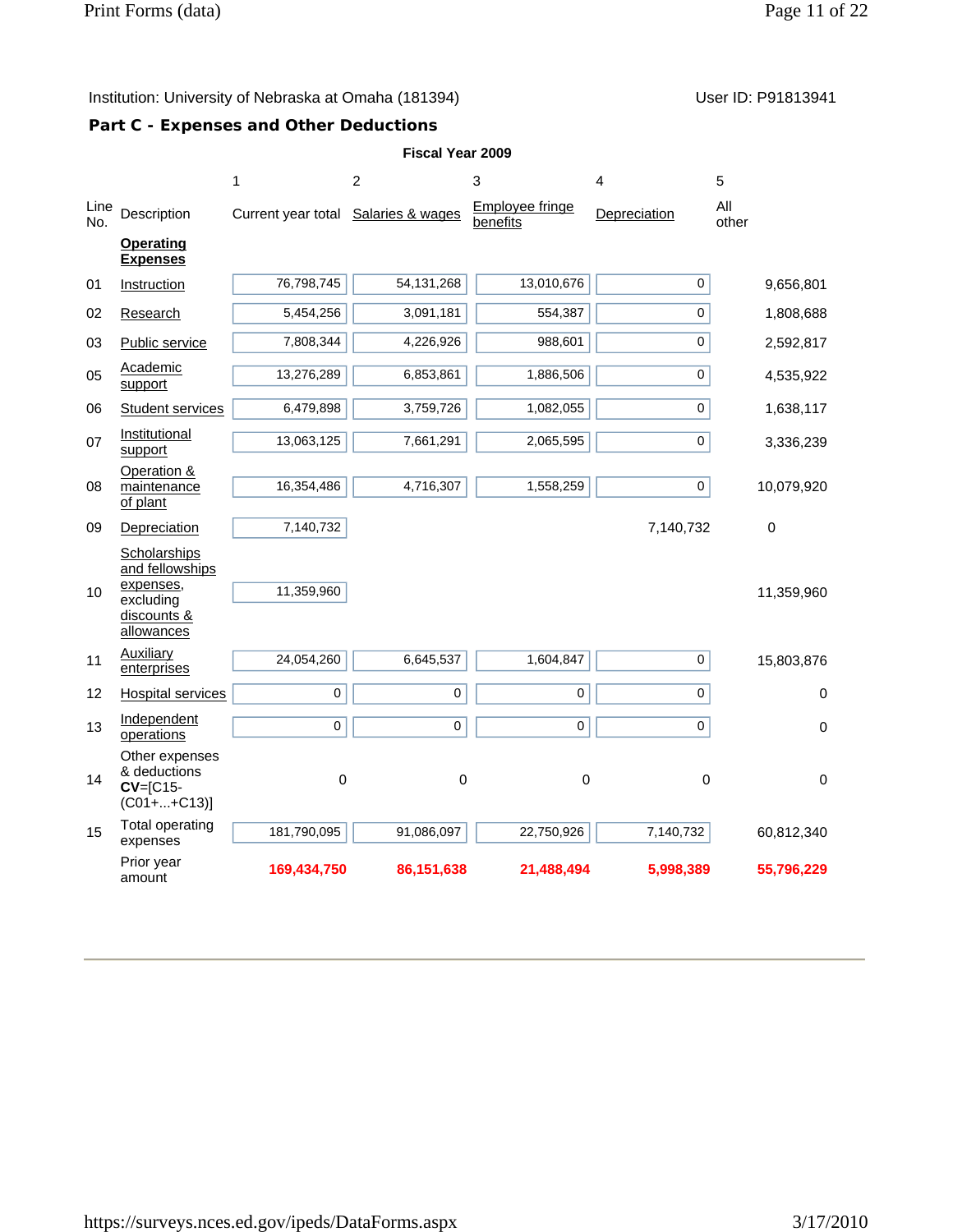# **Part C - Expenses and Other Deductions**

|             |                                                                                    |                                     | Fiscal Year 2009 |                             |                        |              |
|-------------|------------------------------------------------------------------------------------|-------------------------------------|------------------|-----------------------------|------------------------|--------------|
|             |                                                                                    | 1                                   | $\overline{2}$   | 3                           | $\overline{4}$         | 5            |
| Line<br>No. | Description                                                                        | Current year total Salaries & wages |                  | Employee fringe<br>benefits | Depreciation           | All<br>other |
|             | Nonoperating<br><b>Expenses and</b><br><b>Deductions</b>                           |                                     |                  |                             |                        |              |
| 16          | <b>Interest</b>                                                                    | 4,121,237                           |                  |                             |                        | 4,121,237    |
| 17          | <b>Other</b><br>nonoperating<br>expenses &<br>deductions<br>(CV)<br>$CV=(C18-C16)$ | 737,382                             | $\mathbf 0$      |                             | 0<br>$\mathbf 0$       | 737,382      |
| 18          | Total<br>nonoperating<br>expenses &<br>deductions (CV)<br>$CV=(C19-C15)$           | 4,858,619                           | 0                |                             | $\pmb{0}$<br>$\pmb{0}$ | 4,858,619    |
| 19          | Total expenses<br>& deductions                                                     | 186,648,714                         | 91,086,097       | 22,750,926                  | 7,140,732              | 65,670,959   |
|             | Prior year<br>amount                                                               | 172,893,965                         | 86,151,638       | 21,488,494                  | 5,998,389              | 59,255,444   |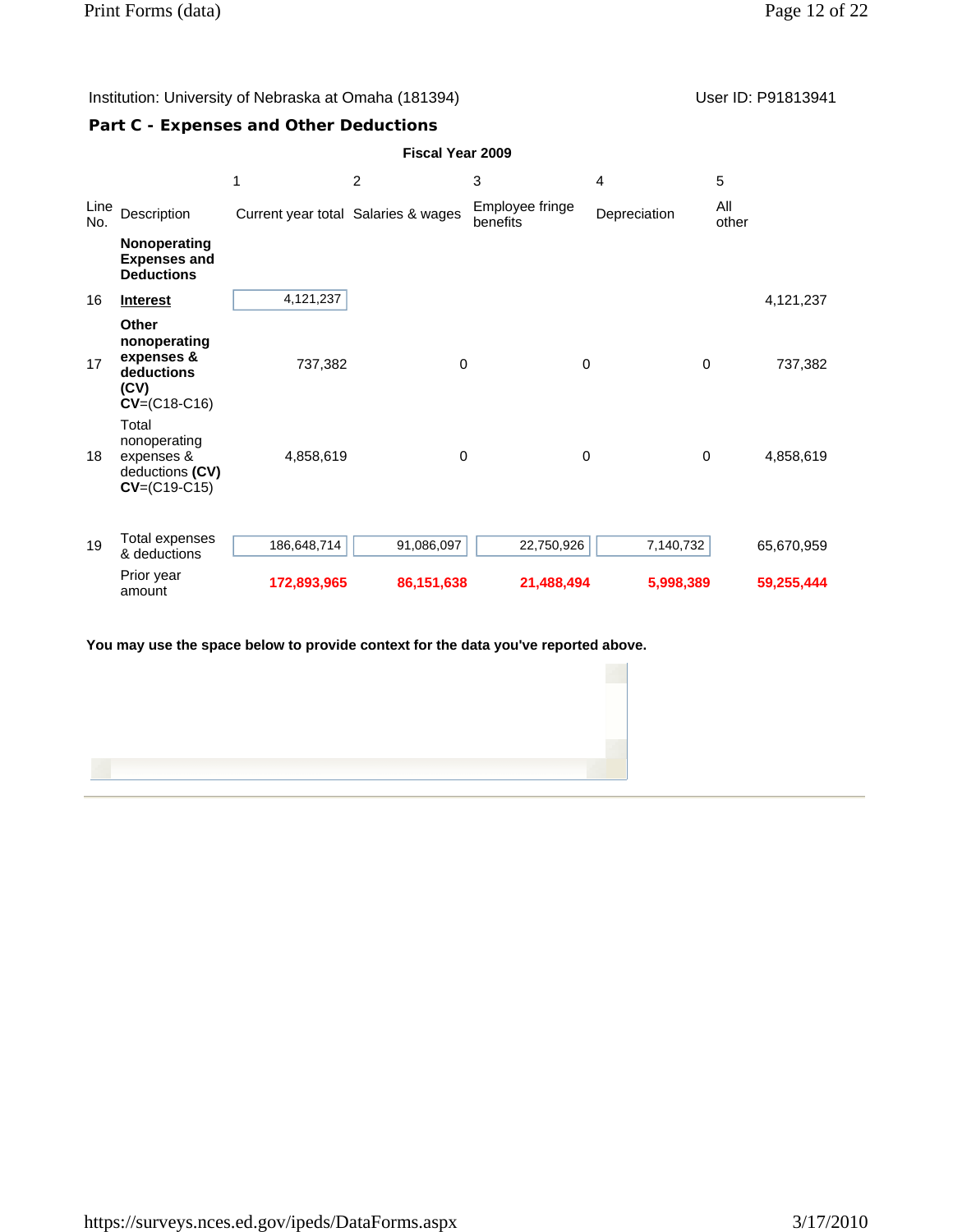### **Part D - Summary of Changes In Net Assets**

**Fiscal Year 2009**

| Line No. | Description                                                 | Current year amount | Prior year amount |
|----------|-------------------------------------------------------------|---------------------|-------------------|
| 01       | Total revenues & other additions (from B25)                 | 201,663,359         | 190,732,012       |
| 02       | Total expenses & deductions (from C19)                      | 186,648,714         | 172,893,965       |
| 03       | Change in net assets during year<br>$CV=(D01-D02)$          | 15.014.645          | 17,838,047        |
| 04       | Net assets beginning of year                                | 150,010,301         | 132,172,254       |
| 05       | Adjustments to beginning net assets<br>$CV=[D06-(D03+D04)]$ | 0                   | 0                 |
| 06       | Net assets end of year (from A18)                           | 165,024,946         | 150,010,301       |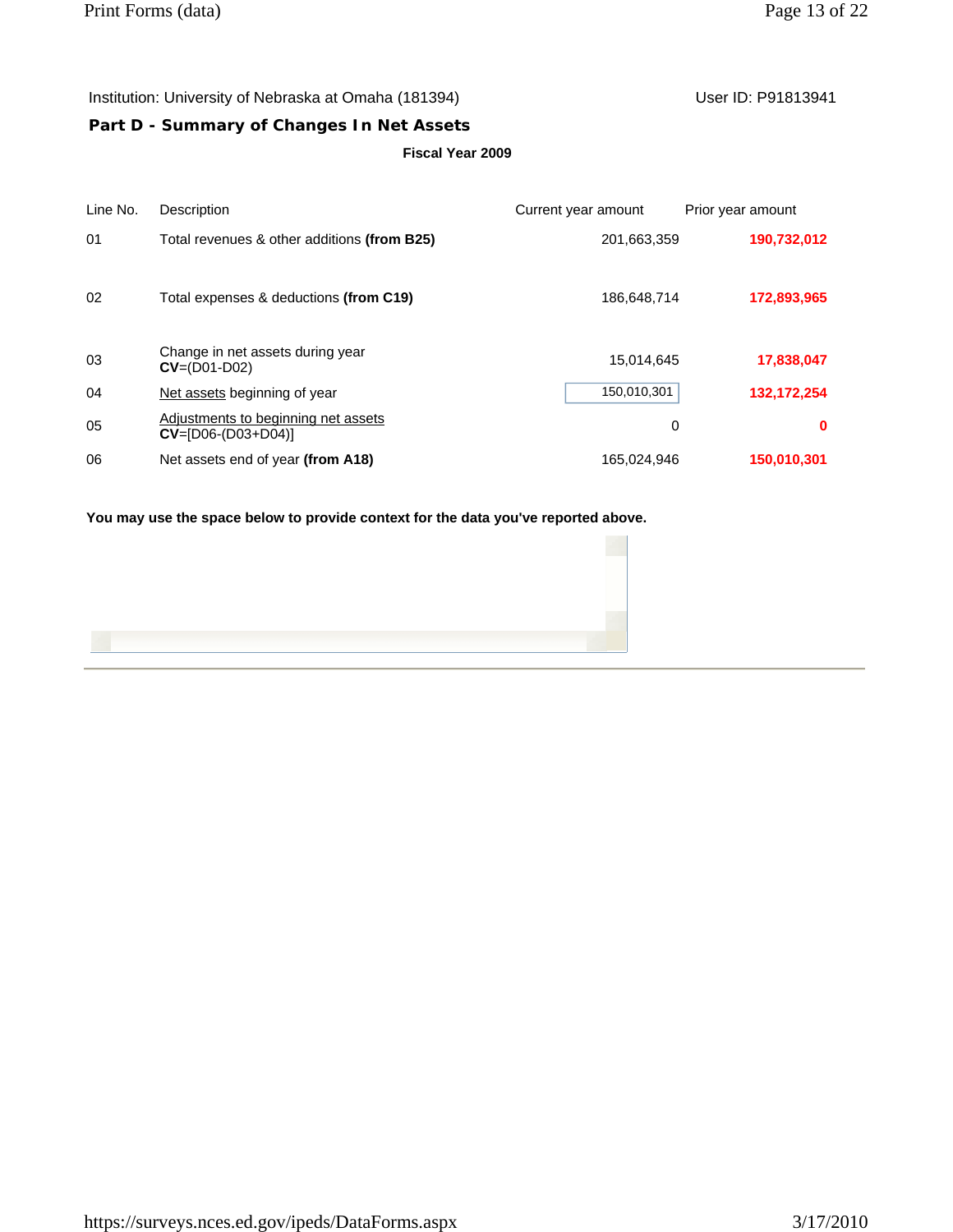# **Part E - Scholarships and Fellowships**

**Fiscal Year 2009**

| Line No. Source |                                                                                                    | Current year amount | Prior year amount |
|-----------------|----------------------------------------------------------------------------------------------------|---------------------|-------------------|
| 01              | Pell grants (federal)                                                                              | 7,852,739           | 6,819,384         |
| 02              | Other federal grants                                                                               | 296,715             | 327,511           |
| 03              | Grants by state government                                                                         | 61,503              | 62,029            |
| 04              | Grants by local government                                                                         | 0                   | $\mathbf 0$       |
| 05              | Institutional grants from restricted resources                                                     | 4,702,857           | 4,741,301         |
| 06              | Institutional grants from unrestricted resources<br>$CV=[E07-(E01++E05)]$                          | 14,506,495          | 13,631,398        |
| 07              | Total gross scholarships and fellowships                                                           | 27,420,309          | 25,581,623        |
|                 |                                                                                                    |                     |                   |
|                 | Discounts and Allowances                                                                           |                     |                   |
| 08              | Discounts & allowances applied to tuition & fees                                                   | 15,447,814          | 14,695,193        |
| 09              | Discounts & allowances applied to sales & services of<br>auxiliary enterprises<br>$CV = (E10-E08)$ | 612,535             | 495,169           |
| 10              | Total discounts & allowances<br>$CV=(E07-E11)$                                                     | 16,060,349          | 15,190,362        |
| 11              | Net scholarships and fellowships expenses after deducting<br>discount & allowances (from C10)      | 11,359,960          | 10,391,261        |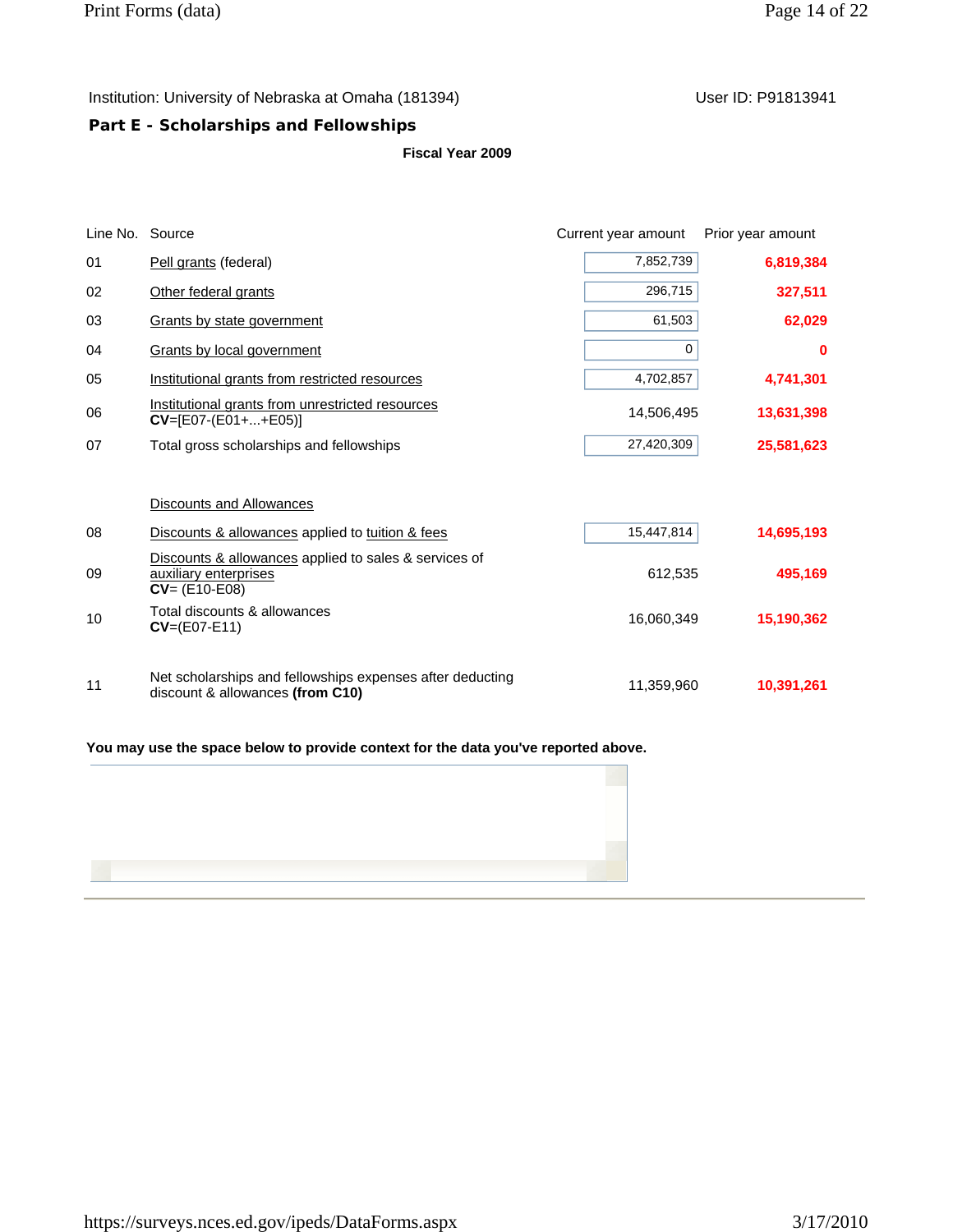Institution: University of Nebraska at Omaha (181394) User ID: P91813941 **Part H - Details of Endowment Assets Fiscal Year 2009 Line No. Value of Endowment Assets Market Value Prior Year Amounts**

|    | Include not only endowment assets held by the institution, but any assets<br>held by private foundations affiliated with the institution. |           |           |
|----|-------------------------------------------------------------------------------------------------------------------------------------------|-----------|-----------|
| 01 | Value of endowment assets at the beginning of the fiscal year                                                                             | 4,391,024 | 4.653.976 |
| 02 | Value of endowment assets at the end of the fiscal year                                                                                   | 3,258,226 | 4.391.024 |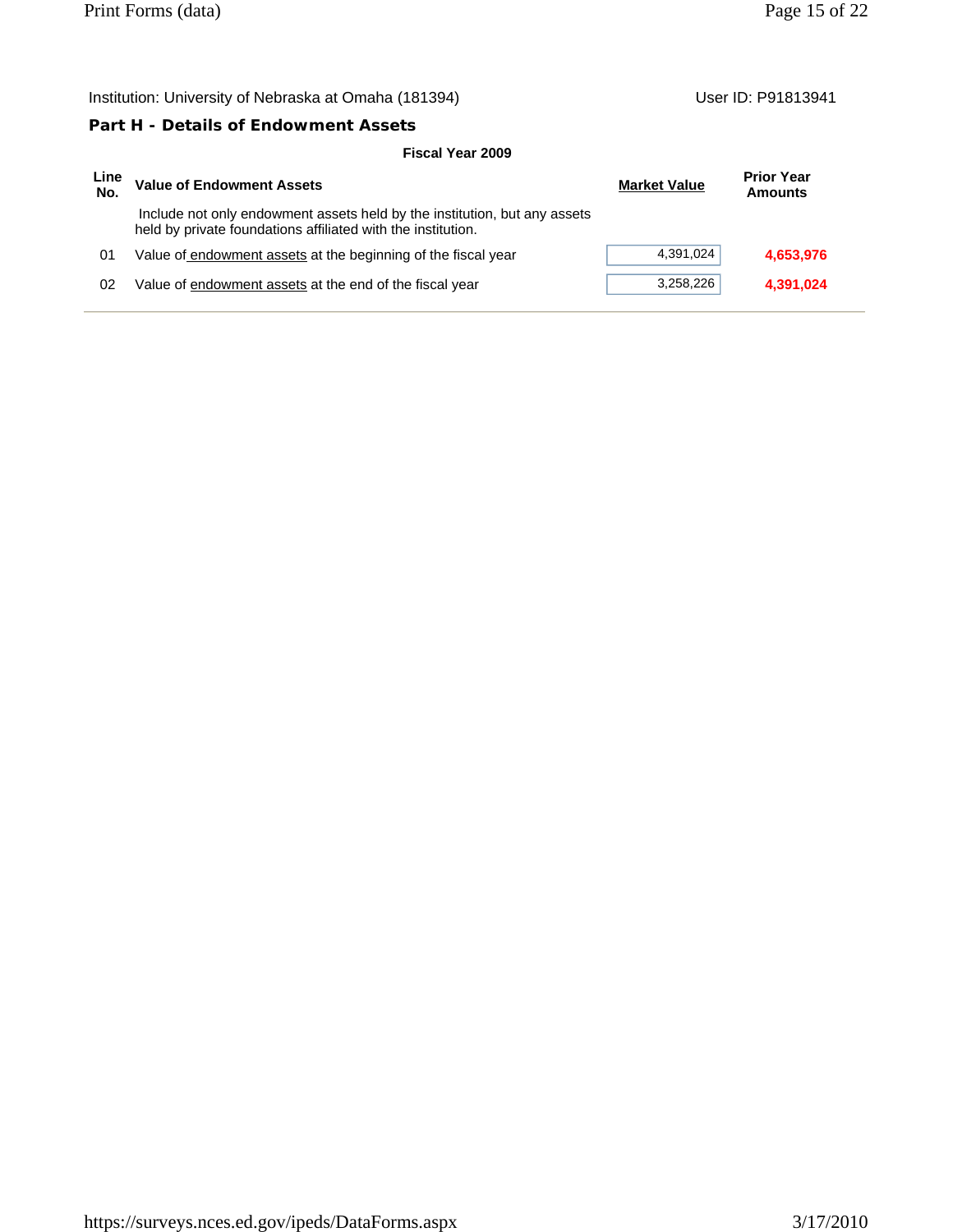# **Part J - Revenue Data for Bureau of Census**

|    |                                                             |                                                                                                            |                                                           | Amount                   |           |                                                 |
|----|-------------------------------------------------------------|------------------------------------------------------------------------------------------------------------|-----------------------------------------------------------|--------------------------|-----------|-------------------------------------------------|
|    | Source and type                                             | Total for all funds<br>and operations<br>(includes<br>endowment funds,<br>but excludes<br>component units) | <b>Education and</b><br>general/independent<br>operations | Auxiliary<br>enterprises | Hospitals | Agriculture<br>extension/experiment<br>services |
|    |                                                             | (1)                                                                                                        | (2)                                                       | (3)                      | (4)       | (5)                                             |
|    | 01 Tuition and fees                                         | 72,550,248                                                                                                 | 72,550,248                                                |                          |           |                                                 |
| 02 | Sales and<br>services                                       | 33,775,062                                                                                                 | 9,949,548                                                 | 23,825,514               |           |                                                 |
| 03 | Federal<br>grants/contracts<br>(excludes Pell<br>Grants)    | 8,011,606                                                                                                  | 8,011,606                                                 |                          |           |                                                 |
|    |                                                             | Revenue from the state government:                                                                         |                                                           |                          |           |                                                 |
| 04 | <b>State</b><br>appropriations,<br>current &<br>capital     | 64,194,371                                                                                                 | 64,194,371                                                |                          |           |                                                 |
| 05 | State grants<br>and contracts                               | 3,334,388                                                                                                  | 3,334,388                                                 |                          |           |                                                 |
|    |                                                             | Revenue from local governments:                                                                            |                                                           |                          |           |                                                 |
| 06 | Local<br>appropriation,<br>current &<br>capital             | 0                                                                                                          |                                                           |                          |           |                                                 |
|    | Local<br>07 government<br>grants/contracts                  | 193,402                                                                                                    | 193,402                                                   |                          |           |                                                 |
| 08 | Receipts from<br>property and<br>non-property<br>taxes      | 20,312                                                                                                     |                                                           |                          |           |                                                 |
| 09 | Gifts and<br>private grants,<br>including capital<br>grants | 16,346,195                                                                                                 |                                                           |                          |           |                                                 |
| 10 | Interest<br>earnings                                        | 2,500,131                                                                                                  |                                                           |                          |           |                                                 |
| 11 | Dividend<br>earnings                                        |                                                                                                            |                                                           |                          |           |                                                 |
|    | 12 Realized capital                                         |                                                                                                            |                                                           |                          |           |                                                 |

**Fiscal Year 2009**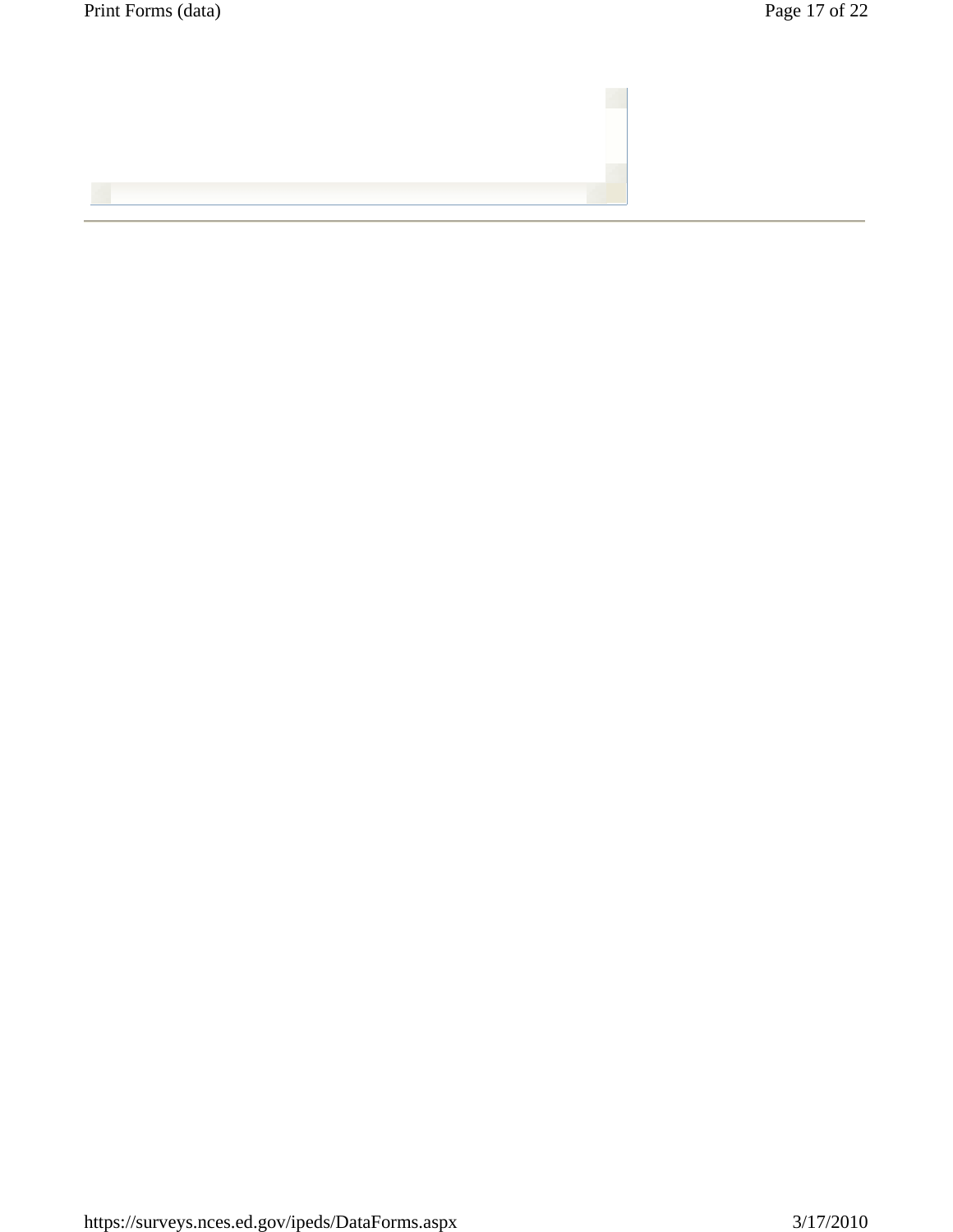#### **Part K - Expenditure Data for Bureau of Census**

#### **Fiscal Year 2009**

|    |                                                                                 |                                                                                                             |                                                        | Amount                   |           |                                                     |
|----|---------------------------------------------------------------------------------|-------------------------------------------------------------------------------------------------------------|--------------------------------------------------------|--------------------------|-----------|-----------------------------------------------------|
|    | Category                                                                        | Total for all funds<br>and operations<br>(includes)<br>endowment funds,<br>but excludes<br>component units) | Education and<br>general/<br>independent<br>operations | Auxiliary<br>enterprises | Hospitals | Agriculture<br>extension/<br>experiment<br>services |
|    |                                                                                 | (1)                                                                                                         | (2)                                                    | (3)                      | (4)       | (5)                                                 |
|    | 01 Salaries and wages                                                           | 91,086,097                                                                                                  | 84,440,560                                             | 6,645,537                | 0         |                                                     |
|    | 02 Employee benefits, total                                                     | 22,750,926                                                                                                  | 21,146,079                                             | 1,604,847                | 0         |                                                     |
|    | Payment to state<br>03 retirement funds (maybe<br>included in line 02<br>above) | 0                                                                                                           |                                                        |                          |           |                                                     |
| 04 | Current expenditures<br>other than salaries                                     | 60,812,340                                                                                                  | 45,008,464                                             | 15,803,876               |           |                                                     |
|    | Capital outlay:                                                                 |                                                                                                             |                                                        |                          |           |                                                     |
|    | 05 Construction                                                                 | 77,518,400                                                                                                  | 49,642,595                                             | 27,875,805               |           |                                                     |
|    | 06 Equipment purchases                                                          | 2,804,767                                                                                                   | 2,738,194                                              | 66,573                   |           |                                                     |
|    | 07 Land purchases                                                               | 851,130                                                                                                     | 851,130                                                |                          |           |                                                     |
|    | Interest on debt<br>08 outstanding, all funds &<br>activities                   | 4,121,237                                                                                                   |                                                        |                          |           |                                                     |
|    | 09 Scholarships/fellowships                                                     | 27,420,309                                                                                                  | 27,420,309                                             |                          |           |                                                     |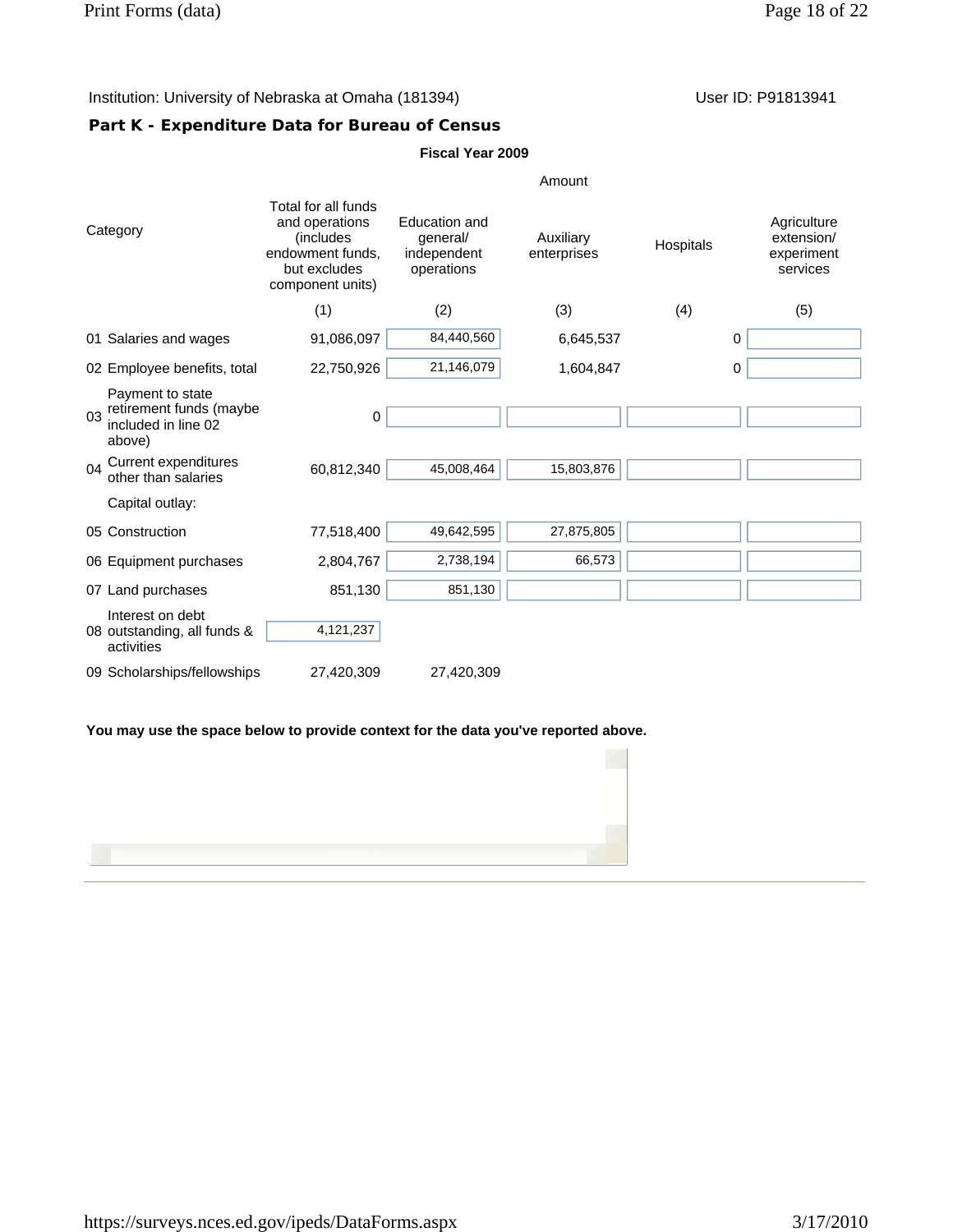# **Part L - Debt and Assets, page 1**

#### **Fiscal Year 2009**

#### **Debt**

| Category |                                                         | Amount     |
|----------|---------------------------------------------------------|------------|
| 01       | Long-term debt outstanding at beginning of fiscal year  | 90,205,000 |
| 02       | Long-term debt issued during fiscal year                |            |
| 03       | Long-term debt retired during fiscal year               | 1,365,000  |
| 04       | Long-term debt outstanding at end of fiscal year        | 88,840,000 |
| 05       | Short-term debt outstanding at beginning of fiscal year |            |
| 06       | Short-term debt outstanding at end of fiscal year       |            |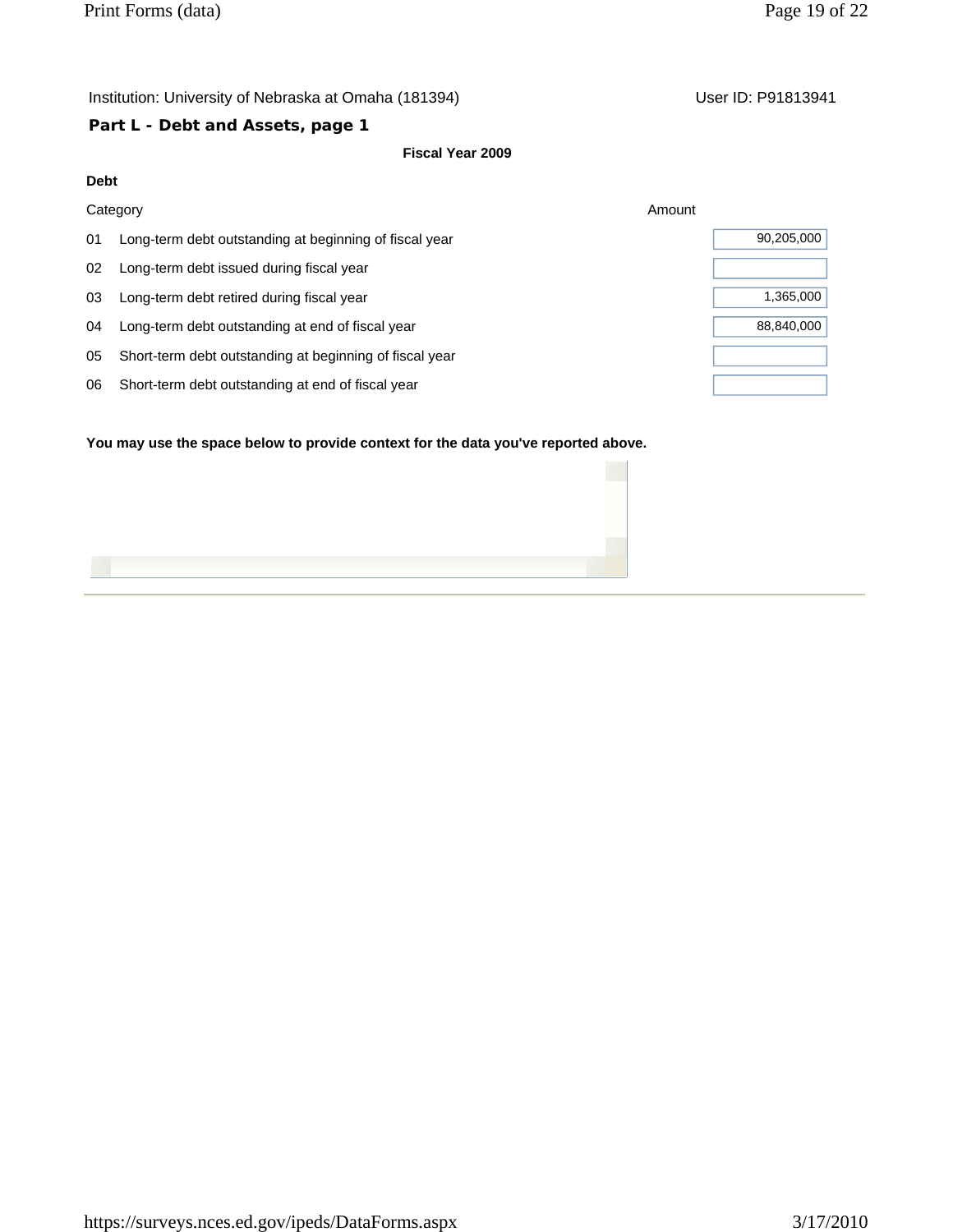# **Part L - Debt and Assets, page 2**

#### **Fiscal Year 2009**

#### **Assets**

| Category                                                                                      | Amount     |
|-----------------------------------------------------------------------------------------------|------------|
| 07 Total cash and security assets held at end of fiscal year in sinking or debt service funds | 17,896,758 |
| 08 Total cash and security assets held at end of fiscal year in bond funds                    |            |
| 09 Total cash and security assets held at end of fiscal year in all other funds               | 61,974,721 |

#### **You may use the space below to provide context for the data you've reported above.**

and in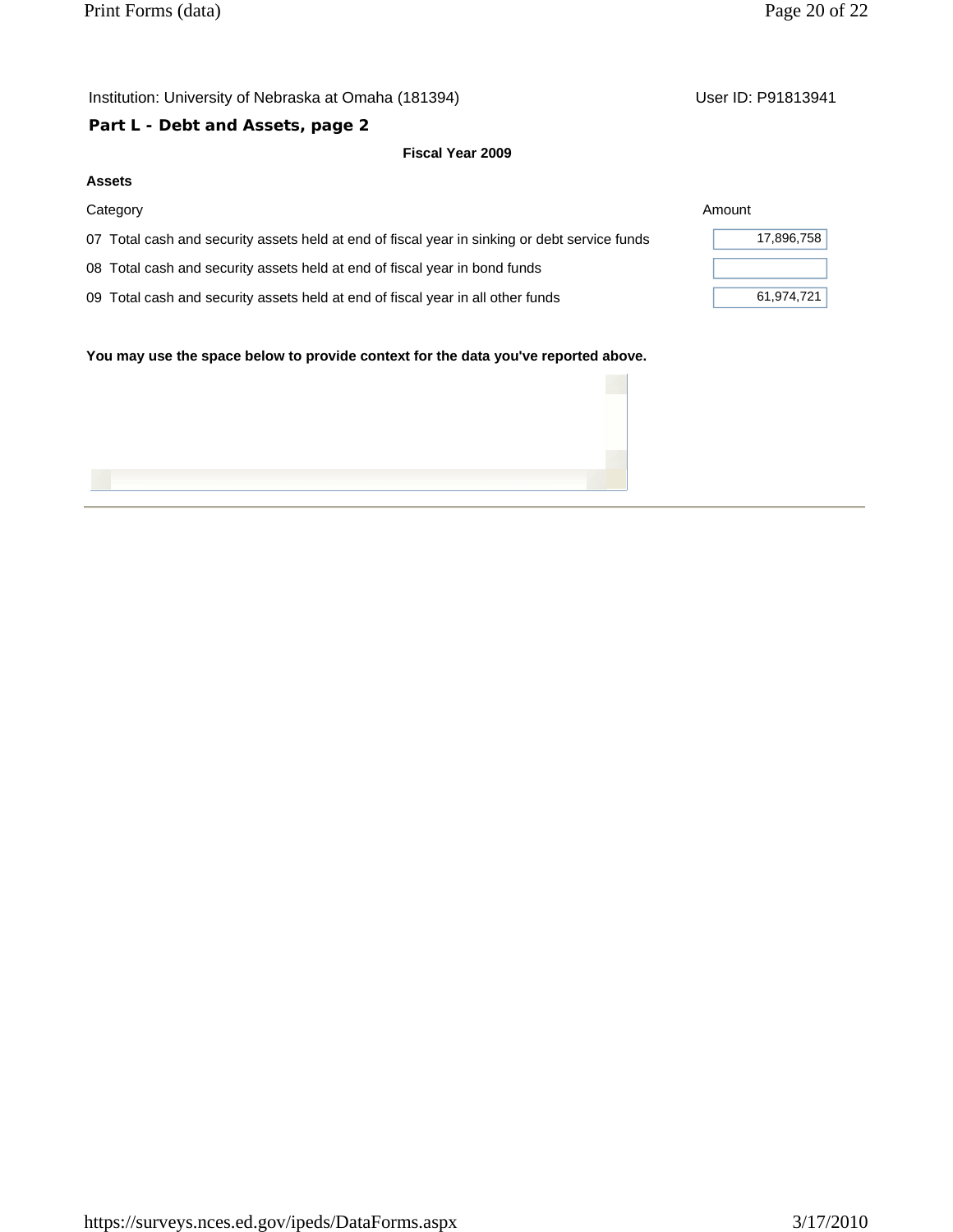Print Forms (data) Page 21 of 22